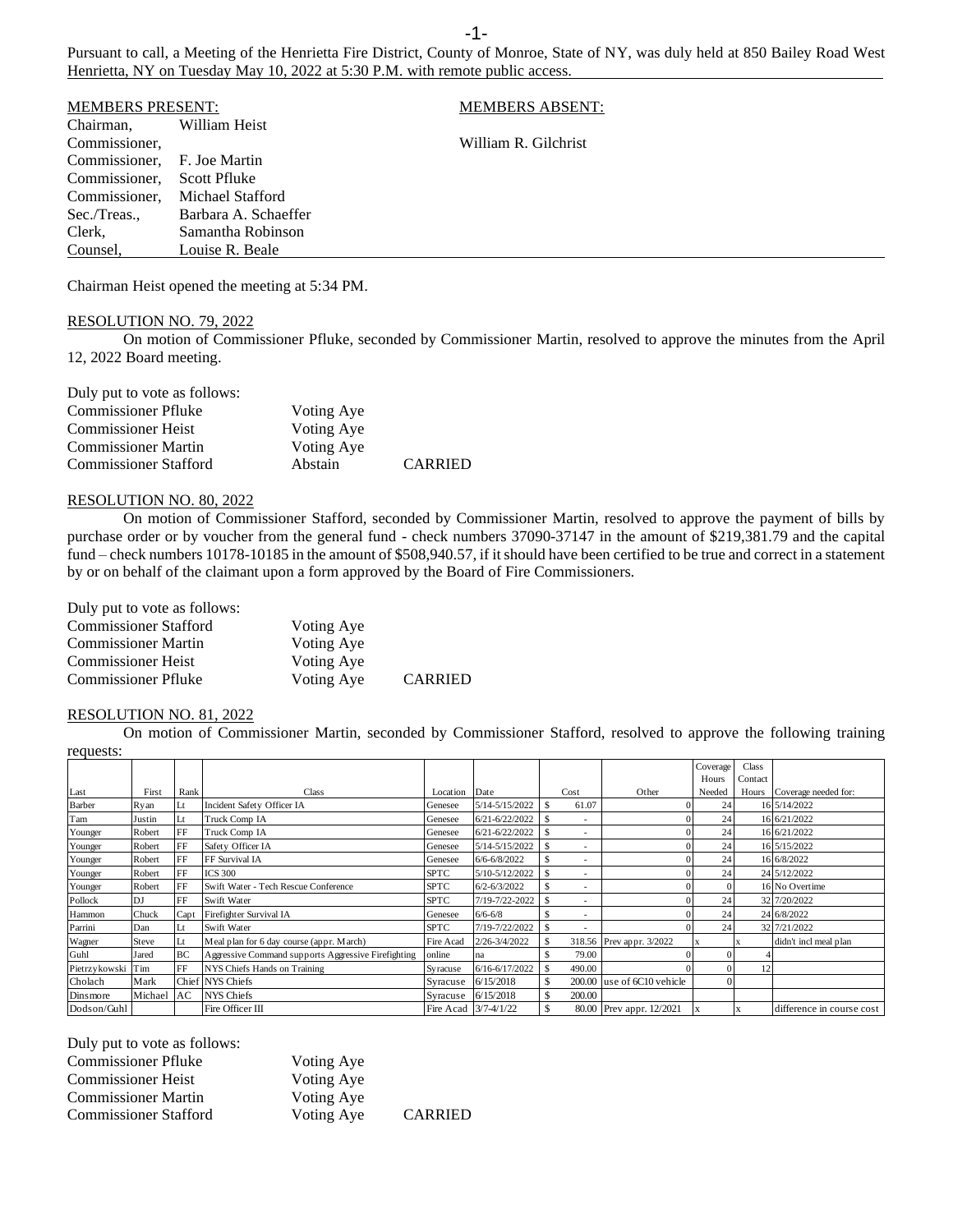#### RESOLUTION NO. 82, 2022

On motion of Commissioner Martin, seconded by Commissioner Stafford, resolved to surplus inventory #7446 4-gas meter.

| Duly put to vote as follows: |            |                |
|------------------------------|------------|----------------|
| <b>Commissioner Stafford</b> | Voting Aye |                |
| <b>Commissioner Martin</b>   | Voting Aye |                |
| <b>Commissioner Heist</b>    | Voting Aye |                |
| <b>Commissioner Pfluke</b>   | Voting Aye | <b>CARRIED</b> |

# RESOLUTION NO. 83, 2022

On motion of Commissioner Martin, seconded by Commissioner Stafford, resolved to surplus the station 7 refrigerator and freezer (estimated salvage value of \$200) and sell at best price offered.

| Duly put to vote as follows: |            |                |
|------------------------------|------------|----------------|
| <b>Commissioner Pfluke</b>   | Voting Aye |                |
| <b>Commissioner Heist</b>    | Voting Aye |                |
| <b>Commissioner Martin</b>   | Voting Aye |                |
| <b>Commissioner Stafford</b> | Voting Aye | <b>CARRIED</b> |

# RESOLUTION NO. 84, 2022

On motion of Commissioner Martin, seconded by Commissioner Pfluke, resolved to approve the following volunteer applicants, pending successful completion of the recruit process:

Logan Herrick (Co. 2), Tristen Tennity (Co. 2) and Benjamin Thompson (Co. 3)

| Duly put to vote as follows: |            |                |
|------------------------------|------------|----------------|
| <b>Commissioner Stafford</b> | Voting Aye |                |
| <b>Commissioner Martin</b>   | Voting Aye |                |
| <b>Commissioner Heist</b>    | Voting Aye |                |
| <b>Commissioner Pfluke</b>   | Voting Aye | <b>CARRIED</b> |

#### RESOLUTION NO. 85, 2022

On motion of Commissioner Martin, seconded by Commissioner Stafford, resolved to approve the request from Vanessa Sinclair (Co. 1) to return to active status.

| Duly put to vote as follows: |            |                |
|------------------------------|------------|----------------|
| <b>Commissioner Pfluke</b>   | Voting Aye |                |
| <b>Commissioner Heist</b>    | Voting Aye |                |
| <b>Commissioner Martin</b>   | Voting Aye |                |
| <b>Commissioner Stafford</b> | Voting Aye | <b>CARRIED</b> |

#### RESOLUTION NO. 86, 2022

On motion of Commissioner Pfluke, seconded by Commissioner Stafford, resolved to approve a 3-year agreement with Daston Corp for Google Workspace Business, at a cost of \$3.60 per user for 200 users (\$720 per month), billed annually at \$8,640.

| Duly put to vote as follows: |            |                |
|------------------------------|------------|----------------|
| <b>Commissioner Stafford</b> | Voting Aye |                |
| <b>Commissioner Martin</b>   | Voting Aye |                |
| <b>Commissioner Heist</b>    | Voting Aye |                |
| <b>Commissioner Pfluke</b>   | Voting Aye | <b>CARRIED</b> |

# RESOLUTION NO. 87, 2022

On motion of Commissioner Martin, seconded by Commissioner Pfluke, resolved to approve the quote from Knox to replace the lock cylinders at Station 7, at a cost of \$1,977.48.

| Duly put to vote as follows: |            |                |
|------------------------------|------------|----------------|
| <b>Commissioner Pfluke</b>   | Voting Aye |                |
| <b>Commissioner Heist</b>    | Voting Aye |                |
| <b>Commissioner Martin</b>   | Voting Aye |                |
| <b>Commissioner Stafford</b> | Voting Aye | <b>CARRIED</b> |

## RESOLUTION NO. 88, 2022

On motion of Commissioner Martin, seconded by Commissioner Pfluke, resolved to approve the appointment of Patrick